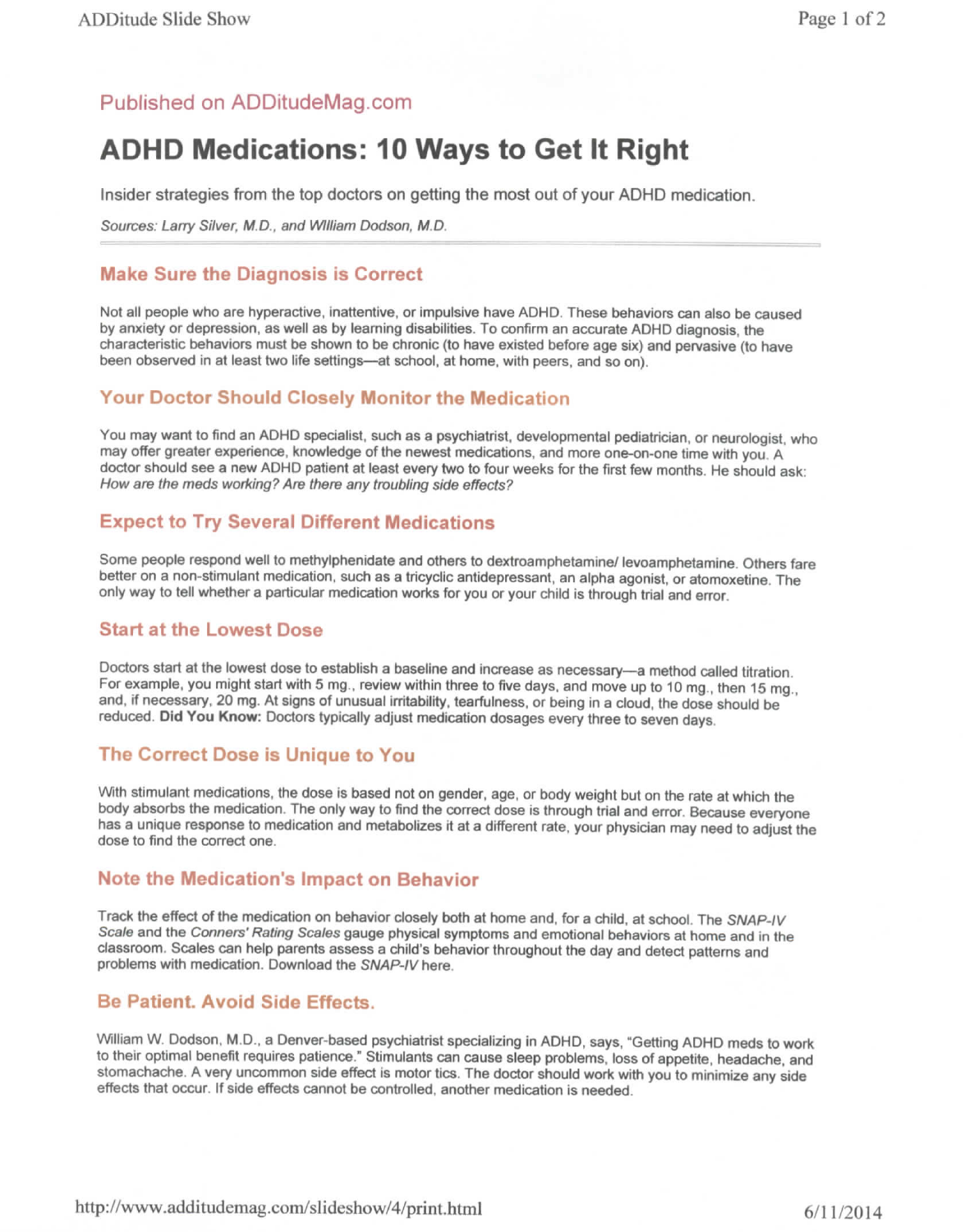#### **The Medication's Duration Is Unique to You**

Just because a pill is listed as controlling ADHD symptoms for a certain length of time doesn't mean that it will. A four-hour pill might work for only three hours. An eight-hour capsule might last for six to 10 hours, a 12-hour capsule, 10 to 14 hours. Observe your own or your child's behavior to determine how long each dose lasts.

#### **Take Medication According to Symptoms**

Although some people need medication all day, every day, others need coverage only for certain activities. Adults are likely to need coverage at the office and children are likely to benefit during the school day. How about homework time? What about leisure activities? While you're driving? Once you determine when symptoms dictate coverage, your physician can work out a suitable medication regimen.

#### **Diet Affects ADHD Medication Effectiveness**

A high-fat breakfast and juices rich in vitamin C can hinder the absorption of methylphenidate, compromising medication's effectiveness. Did You Know: Asthma medications, weight-control supplements, steroids, and cold/sinus/hay fever medications that contain decongestants may cause a mildly unpleasant "buzz" in people on ADHD medications.

#### **For More on ADHD Medications**

- ADHD Medications Explained
- 7 Rules for Using ADHD Medications Safely
- ADHD Medication Mistakes Even Doctors Make
- PODCAST EPISODE Minimizing Side Effects and Using ADHD Meds Effectively

Copyright © 1998 - 2013 New Hope Media LLC. All rights reserved. Your use of this site is governed by our Terms of Service (http://www.addrtudemag.com/adhd/terms.html) and

Privacy Policy (http://www.additudemag.com/adhd/privacy.html).

ADDitude does not provide medical advice, diagnosis, or treatment. The material on this web site is provided for educational purposes only.

See **additional information** at http://www.additudemag.com/adhd/disclaimer.html New Hope Media, 39 W. 37th Street, 15th Floor, New York. NY 10018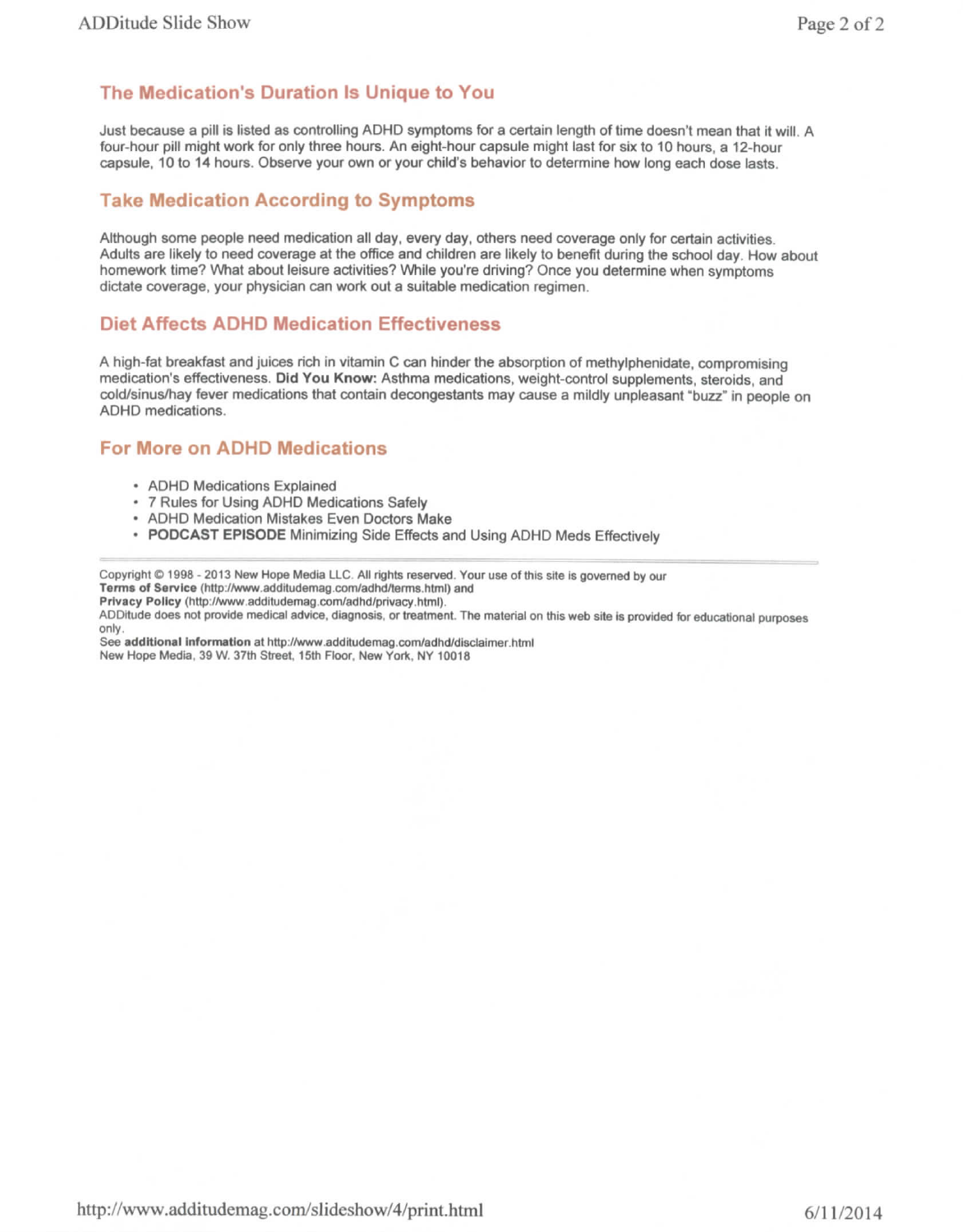## FDA APPROVED ADHD MEDICATION LIST

#### Methylphenidate Derivatives — Long Acting/Extended Release Quilivant XR® Concerta ® Focalin® XR (dexmcthylphenidate) Ritalin® LA Metadate® CD Methylin®ER Ritalin®SR Daytrana® Form Liquid Tablets (generic) Capsules Capsules Capsules (generic) Tablets Tablet (generic) Skin Patches Available Doses lOmg 20mg 30mg 40mg 50mg 60mg 2ml 4ml 6ml 8ml 10ml 12ml 18mg 27mg 36mg 54mg 72mg 5mg lOmg I5mg 20mg 25mg 30mg 35mg 40mg lOmg 20mg 30mg 40mg lOmg 20mg 30mg 40mg 50mg 60mg lOmg 20mg 20mg lOmg 15mg20mg30mg Indication By Age 6 to 17 years 6 to adult (18 to 54mg) 13 to adult (72mg) 6 to adult (5 to 30mg), adult (35 to 40mg) 6 to 12 years 6 to 17 years 6 to 12 years 6 to 12 years, adults 6 to 17 years

| <b>Methylphenidate Derivatives-Short Acting/Immediate Release</b> |         |                                  |                          |
|-------------------------------------------------------------------|---------|----------------------------------|--------------------------|
|                                                                   | Form    | <b>Available Doses</b>           | <b>Indication By Age</b> |
| Focalin® (dexmethylphenidate)                                     |         | Tablets (generic) 2.5mg 5mg 10mg | $6$ to 17 years          |
| Ritalin®                                                          |         | Tablets (generic) 5mg 10mg 20mg  | 6 to 12 years, adults    |
| Methylin®                                                         | Tablets | $5mg$ 10mg 20mg                  | 6 to 12 years            |
| Methylin® Chewable                                                | Tablets | $2.5mg$ 5mg 10mg                 | $6$ to 12 years          |
| Methylin <sup>®</sup> Solution                                    | Liquid  | 5mg/5ml 10mg/5ml                 | 6 to 12 years            |

| Amphetamine Derivatives-Long Acting/Extended Release |                                 |                               |                                              |
|------------------------------------------------------|---------------------------------|-------------------------------|----------------------------------------------|
|                                                      | Form                            | <b>Available Doses</b>        | <b>Indication By Age</b>                     |
| Vyvanse® (lisdexamphetamine)                         | Capsules                        | 20mg 30mg 40mg 50mg 60mg 70mg | 6 to adult                                   |
| Adderall XR® (mixed amphetamine<br>salts)            | <i>Capsules</i><br>(generic)    | 5mg 10mg 15mg 20mg 25mg 30mg  | 6 to adult, but 6 to 12 for 25mg<br>and 30mg |
| Dexedrine Spansule®                                  | Spansule<br>$(g\text{generic})$ | 5mg 10mg 15mg                 | $6$ to 16 years                              |

| <b>Amphetamine Derivatives-Short Acting/Immediate Release</b> |                            |                                         |                          |
|---------------------------------------------------------------|----------------------------|-----------------------------------------|--------------------------|
|                                                               | Form                       | <b>Available Doses</b>                  | <b>Indication By Age</b> |
| Adderall® (mixed amphetamine<br>salts)                        | Capsules<br>(generic)      | 5mg 7.5mg 10mg 12.5mg 15mg 20mg<br>30mg | 3 to 12 years            |
| Dextroamphetamine®                                            | Tablets (generic) 5mg 10mg |                                         | $3$ to 16 years          |
| ProCentra®                                                    | Liquid (generic)           | 5mg/5ml                                 | 3 to 16 years            |

| Non-Stimulants                               |        |                        |                          |
|----------------------------------------------|--------|------------------------|--------------------------|
|                                              | Form   | <b>Available Doses</b> | <b>Indication By Age</b> |
| Intunive® (guanfacine, extended<br>(release) | Tablet | 1 mg 2 mg 3 mg 4 mg    | $6$ to 17 years          |